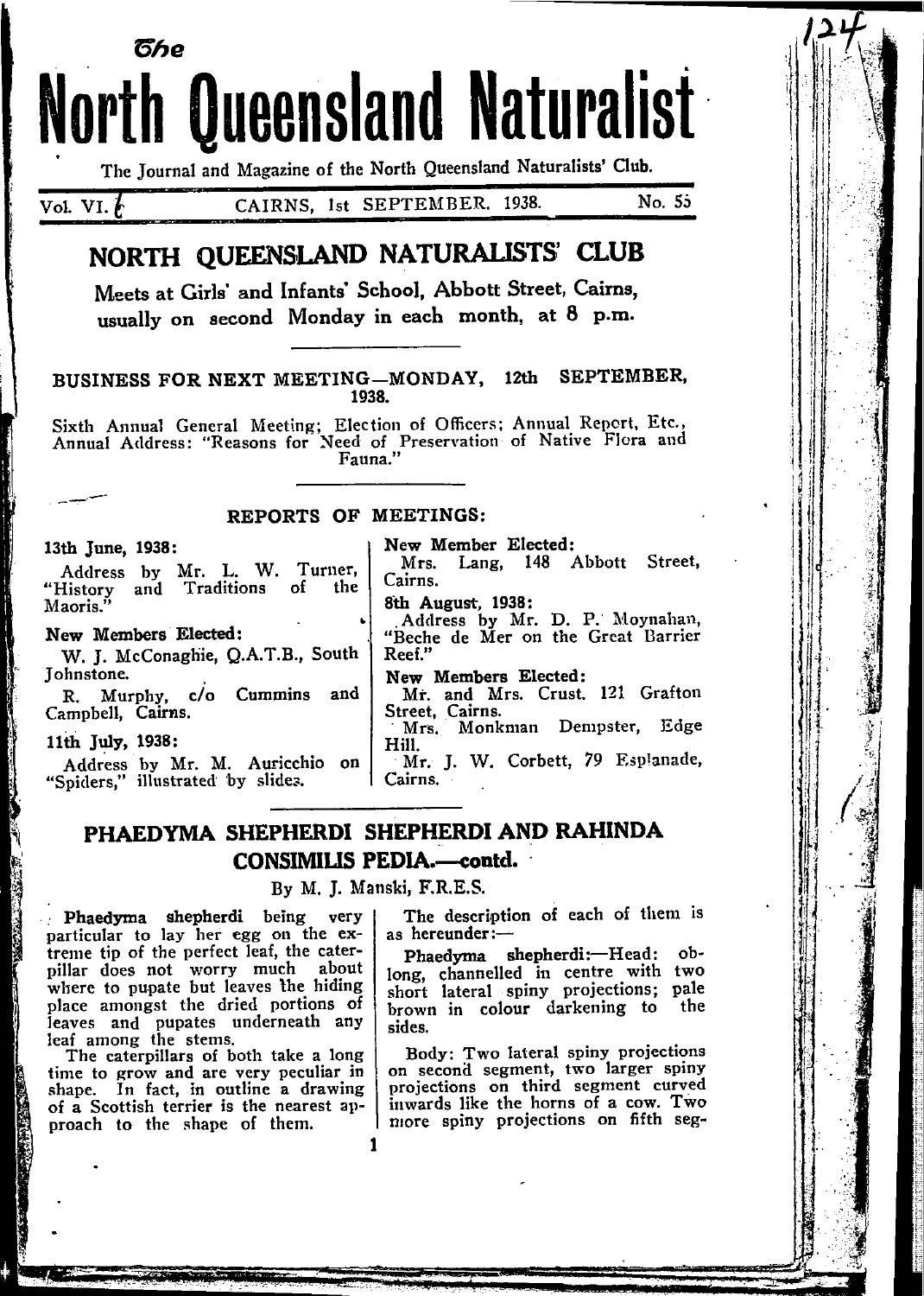THE NORTH QUEENSLAND NATURALIST

ment and two shorter spiny projections on eleventh segment closer together than those of the second, third or fifth segments. Colour: Body dorsally brown and rough with a narrow chocolate band on each side extending from 3rd segment gradually extending upwards to theet at top of 11th segment, embracing the spiny projections. Below this chocolate line, darker brown extending to last segment, which is dark brown. On the 11th segment two yellow spots appear on each side and two larger yellow spots on the 12th segment. On 3rd and 5th and 11th segments a ridge appears which gives the caterpillar its peculiar appearance.

Puoa: Pale brown with very dark markings: hangs suspended by a cremaster: anterior end with two lateral points; wing cases laterally expanded.

Rahinda consimilis pedia:-Head: brown, roughened, no spines with two lateral short projections. Body: Olive green with very short hairs and min-

ute white dots; dorsally on 2nd segment two very short points, on 3rd segment a ridge with a brown point on either side connected by a white line, on 5th segment a much smaller ridge and points but without the white line, on 11th segment another ridge with backward directed points, a dark lateral line from 4th segment to 7th segment when it gradually becomes more dorsal to join the point of 11th segment, below this line generally darker brown.

Pupa: Brown with darker brown markings, on thorax two silver splashes, below each a silver spot, viewed dorsally these silver markings are hard to see, a dark medial dorsal ridge from thorax to posterior end; wingcases expanded laterally, anterior end almost straight.

The food plant is as yet undetermined.

The butterflies are beautifully illustrated and described in "What Butterfly is That?" by Dr. G. A. Waterhouse.

### A NEW PTEROMALID FROM NORTH QUEENSLAND.

#### By A. A. GIRAULT, B.Sc.

The following new species of small I Hymenoptera was given to me by an old collector in the North and a former associate and colleague of mine. It is represented by a single specimen. The group is the Chalcidoidea. 1. Habrocytus garibaldia sp. nov.

From H. australiensis: Legs pale except bases of the fore and hind coxae; a foveum representing the spiracular sulcus is more like a continuous, widening "gulley" to apex;<br>spiracle wider and shorter; the lateral carina embraces a foveum at its mesal base, is convex and curves meso-distad to the lateral apex of the short neck, then running mesad half-way to the meson, thence up and mesad to meet the median carina; the median carina therefore is longer. Flagellum black with the third funicle segment red-white, funicles nos. 1-4 twice longer than wide, somewhat exceeding the pedicel, no. 6 a bit longer than wide. Stigmal vein long, nearly straight, not two-thirds the length of 2

either of the two other equal ones. Discal ciliation extending proximad of the bend of the submarginal vein and embracing a somewhat diamondshaped naked area, touching and opposite to the bend (and nearly across). The abdomen is a bit more slender and a bit longer, the segments after no. 3 not so transverse. Cross-suture of the scutellum less indicated. Venation of uniform colour, the submarginal bristles moderate in both species. Parapsidal furrows halfcomplete in both species but the spine beneath the axilla is shorter here.

A single female specimen, Gordonvale (formerly Nelson), September, 1920, A.P. Dodd.

The Australian species of this genus differ from Ashmead's diagnosis in having both margins of the pronotum acute and scutellum practically simple.

This species is a part of a systematic monograph of the Australian Chalcidoidea: its description is comparative.